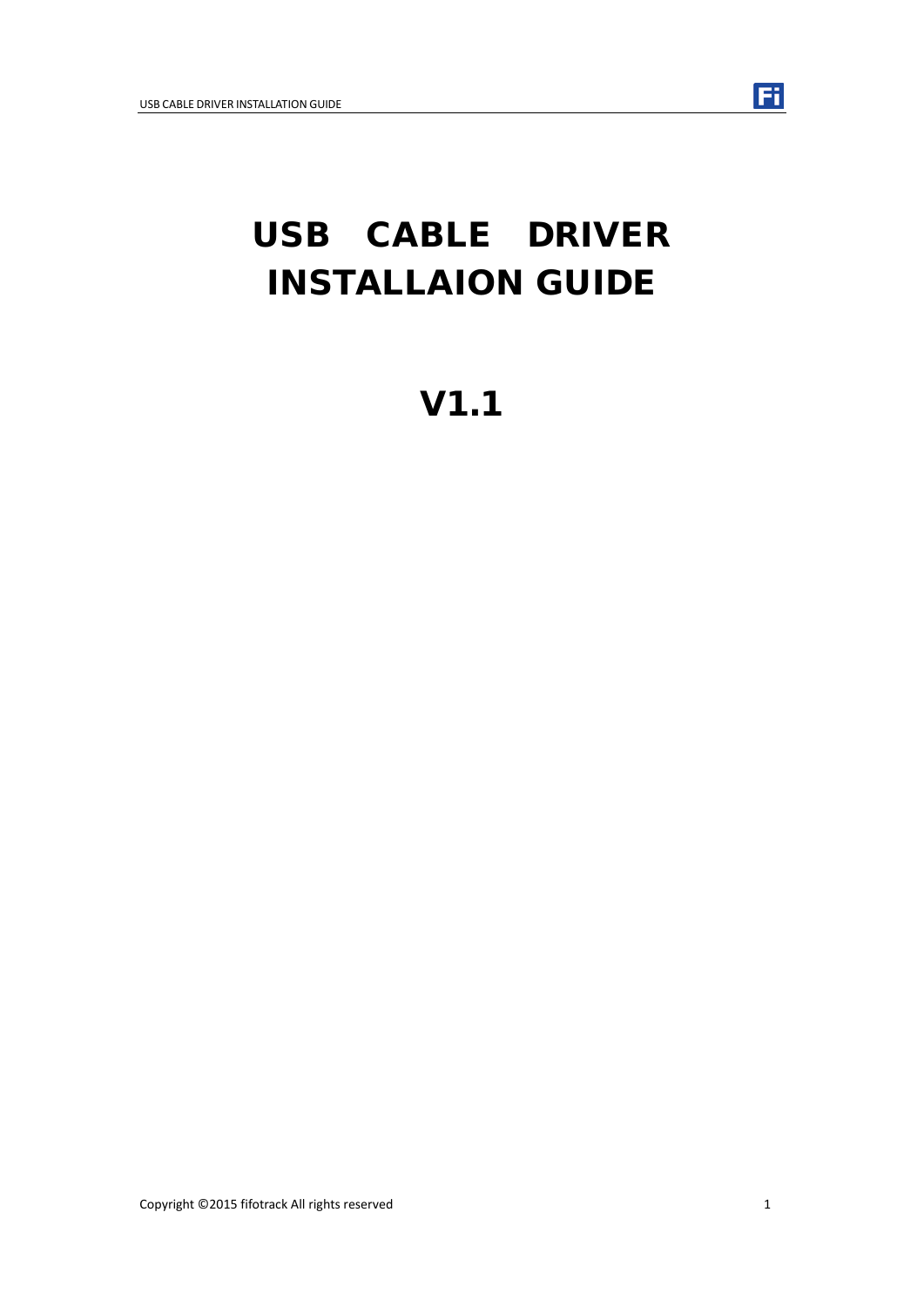

- All copyrights belong to Shenzhen fifotrack Solution Co., Ltd. You are not allowed to revise, copy or spread this file in any form without consent of fifotrack.
- $\odot$   $\Box$  is trademark of fifotrack, protected by law.
- Please read this user guide carefully before installation to avoid any possible personal injury or property loss.

# **Revision History**

| Version | Author  | <b>Revision Date</b> | Description of change |
|---------|---------|----------------------|-----------------------|
| V1.1    | Vito Hu | Sep 17, 2015         | Initial revision      |
|         |         |                      |                       |

## **Related Files**

| Version | <b>File</b>                                                                                                            | Remarks                          |
|---------|------------------------------------------------------------------------------------------------------------------------|----------------------------------|
| V1.1    | <fifotrack gprs="" protocol=""></fifotrack>                                                                            | GPRS protocol between            |
|         |                                                                                                                        | terminal and server.             |
| V1.1    | <fifotrack command="" list=""></fifotrack>                                                                             | Command details of               |
|         |                                                                                                                        | GPRS/SMS/COM                     |
| V1.1    | <fifotrack a100="" gps="" td="" tracker="" user<="" vehicle=""><td>vehicle tracker<br/>A100<br/>model</td></fifotrack> | vehicle tracker<br>A100<br>model |
|         | GUIDE>                                                                                                                 | user guide                       |
| V1.1    | <fifotrack guide="" parameter="" tool="" user=""></fifotrack>                                                          | PC software tool for parameter   |
|         |                                                                                                                        | configuration                    |
| V1.1    | <firmware guide="" upgrade=""></firmware>                                                                              | How to upgrade firmware          |

Fi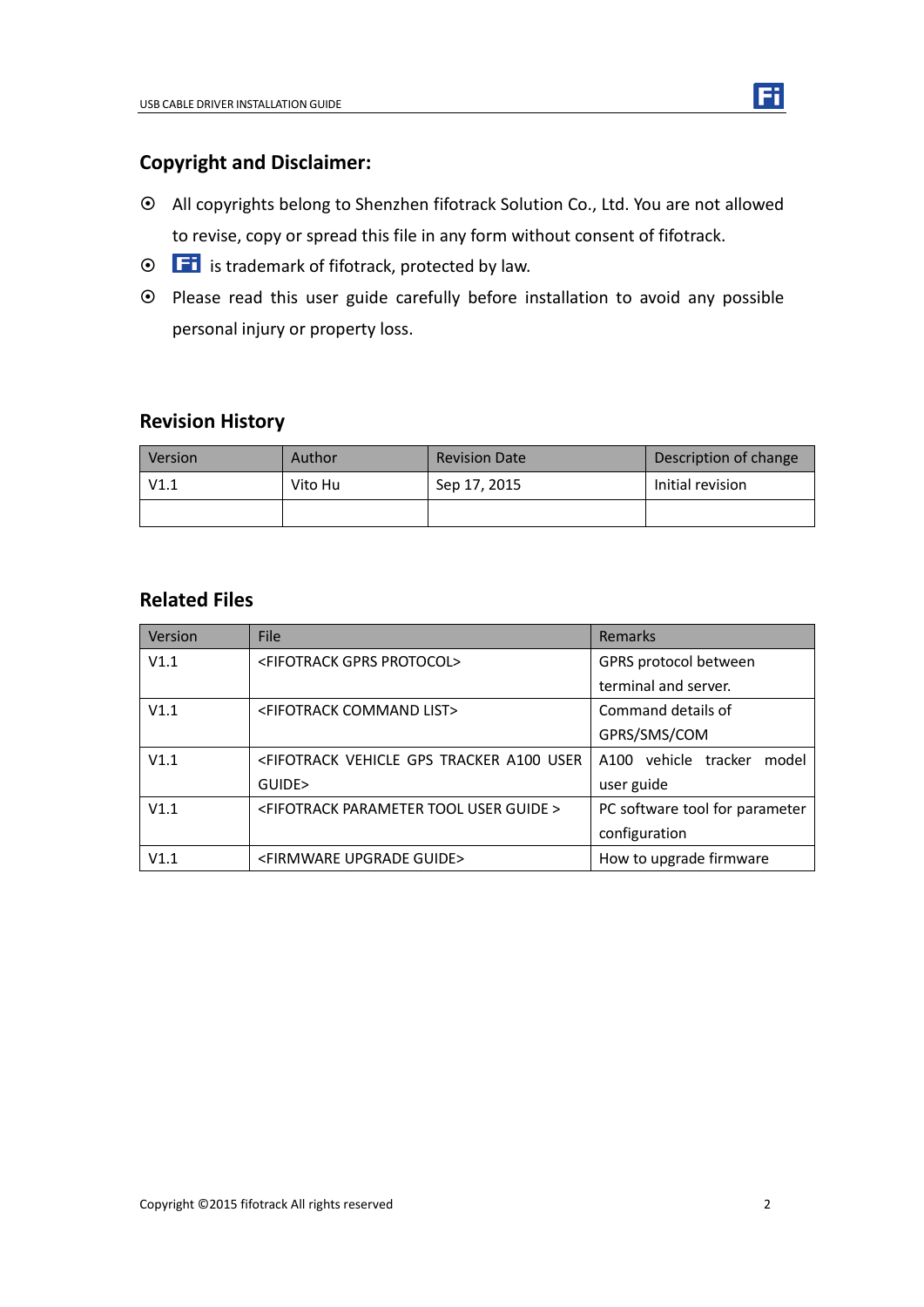

USB cable driver is the necessary driver to run USB cable well. The USB cable is used to connect terminal with parameter tool, Mycom or firmware upgrade suite software on PC.

# **2 Installing USB Cable Driver**

2.1 Visit [www.fifotrack.com](http://www.fifotrack.com/) click "Support" menu to download USB cable driver.



PL2303\_Prolific\_DriverInstaller\_v1.11.0.exe

#### **USB cable driver Support:**

- Windows XP (32&64bit)
- Windows 7 (32&64bit)
- Windows 8 (32&64bit)

### 2.2 Installing USB driver, click "Next".



Fil